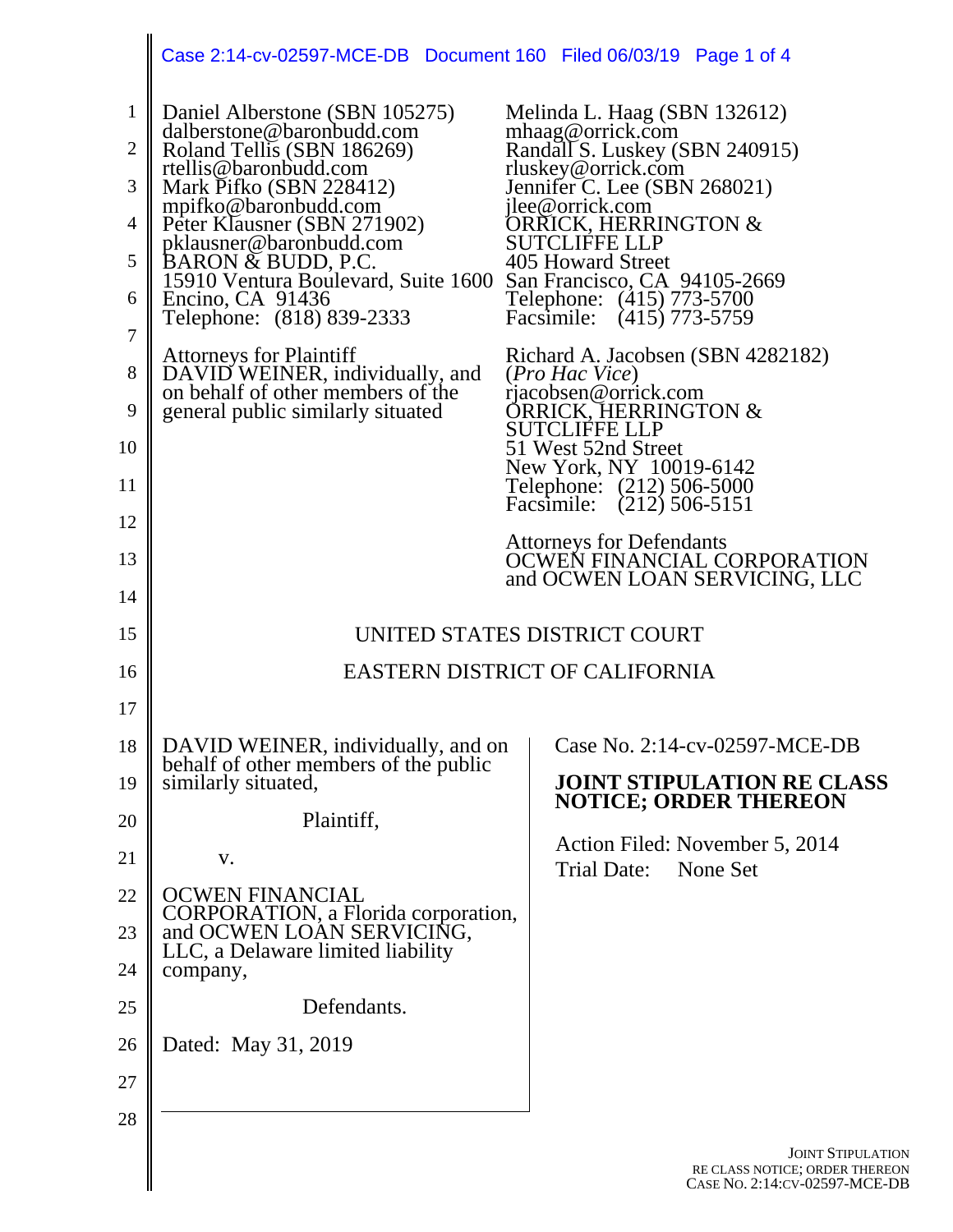## Case 2:14-cv-02597-MCE-DB Document 160 Filed 06/03/19 Page 2 of 4

1 2 3 4 5 6 Plaintiff David Weiner ("Plaintiff") and Defendants Ocwen Financial Corporation ("OFC") and Ocwen Loan Servicing, LLC ("OLS") (collectively, "Defendants") (together, the "Parties") in the above-captioned action, by and through their respective counsel of record, file this Joint Stipulation and [Proposed] Order regarding an agreed upon form of class notice to be mailed to potential class members.

7

8

WHEREAS, on September 29, 2017, this Court granted Plaintiffs' motion for class certification (Dkt. 102);

9 10 WHEREAS, on January 18, 2019, this Court ordered the parties to attempt mediation before engaging in any motion practice over class notice (Dkt. 148);

11 12 13 WHEREAS, over the past several months, the Parties have met and conferred about obtaining contact information for potential class members and the content of draft postcard and long form notices to be disseminated to potential class members; WHEREAS, the Parties have agreed to the form of the postcard and long

14 15 form notices attached hereto as Exhibit A and B respectively; and

16 17 18 19 20 21 22 WHEREAS, the Parties have agreed on a notice plan that satisfies the requirements under Rule 23. Under the plan, notice administrator JND Legal Administration will mail the notices attached hereto as Exhibit A and B to potential class members identified by Plaintiffs using the best available contact information provided by Defendants. In addition to the single direct mail notice, JND Legal Administration will also create and maintain a dedicated website with information about the Court's class certification Order and instructions on how to opt-out.

23

## **IT IS THEREFORE STIPULATED, AGREED, AND JOINTLY**

24 25 26 **REQUESTED** by the Parties that the Court approve the draft class notices attached hereto as Exhibits A and B and Order that such notices be disseminated to potential class members as soon as practicable.

- 27 ///
- 28 ///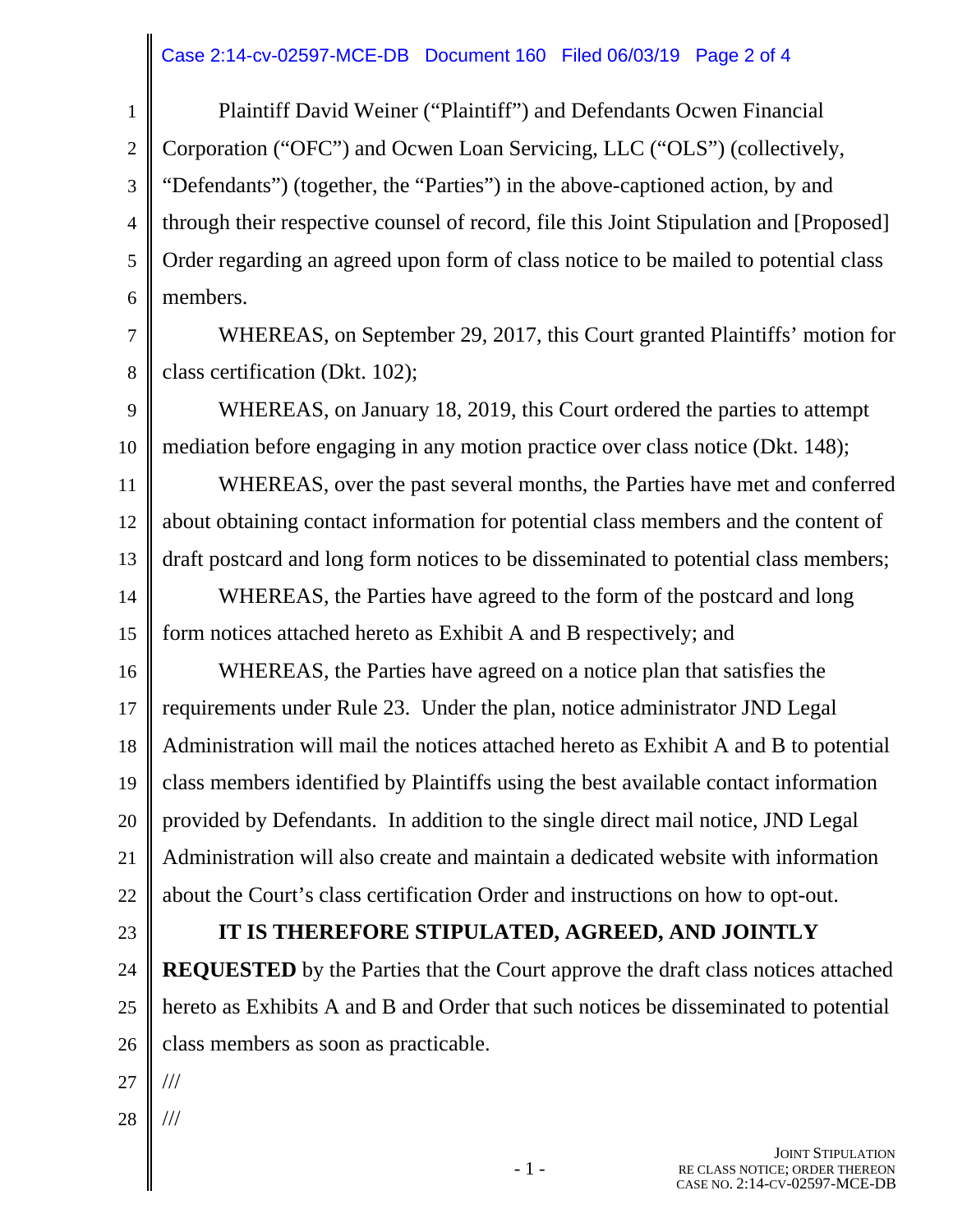|                | Case 2:14-cv-02597-MCE-DB Document 160 Filed 06/03/19 Page 3 of 4                                                                  |
|----------------|------------------------------------------------------------------------------------------------------------------------------------|
| $\mathbf{1}$   | IT IS SO STIPULATED.                                                                                                               |
| $\overline{2}$ |                                                                                                                                    |
| 3              | Dated: May 28, 2019<br>BARON & BUDD, P.C.                                                                                          |
| $\overline{4}$ | By: /s/ Roland Tellis                                                                                                              |
| 5              | <b>Roland Tellis</b>                                                                                                               |
| 6              | Daniel Alberstone (SBN 105275)<br>dalberstone@baronbudd.com                                                                        |
| 7              | Roland Tellis (SBN 186269)<br>rtellis@baronbudd.com                                                                                |
| 8              | Mark Pifko (SBN 228412)                                                                                                            |
| 9              | mpifko@baronbudd.com<br>Peter Klausner (SBN 271902)<br>pklausner@baronbudd.com                                                     |
| 10             | BARON & BUDD, P.C.<br>15910 Ventura Boulevard, Suite 1600                                                                          |
| 11             | Encino, CA 91436<br>Telephone: (818) 839-2333                                                                                      |
| 12             |                                                                                                                                    |
| 13             | Attorneys for Plaintiff DAVID WEINER,<br>individually, and on behalf of other members of the<br>general public similarly situated. |
| 14             |                                                                                                                                    |
| 15             |                                                                                                                                    |
| 16             |                                                                                                                                    |
| 17             |                                                                                                                                    |
| 18             |                                                                                                                                    |
| 19             |                                                                                                                                    |
| 20             |                                                                                                                                    |
| 21             |                                                                                                                                    |
| 22             |                                                                                                                                    |
| 23             |                                                                                                                                    |
| 24             |                                                                                                                                    |
| 25             |                                                                                                                                    |
| 26             |                                                                                                                                    |
| 27             |                                                                                                                                    |
| 28             |                                                                                                                                    |
|                | <b>JOINT STIPULATION</b><br>$-2-$<br>RE CLASS NOTICE; ORDER THEREON<br>CASE NO. 2:14-CV-02597-MCE-DB                               |